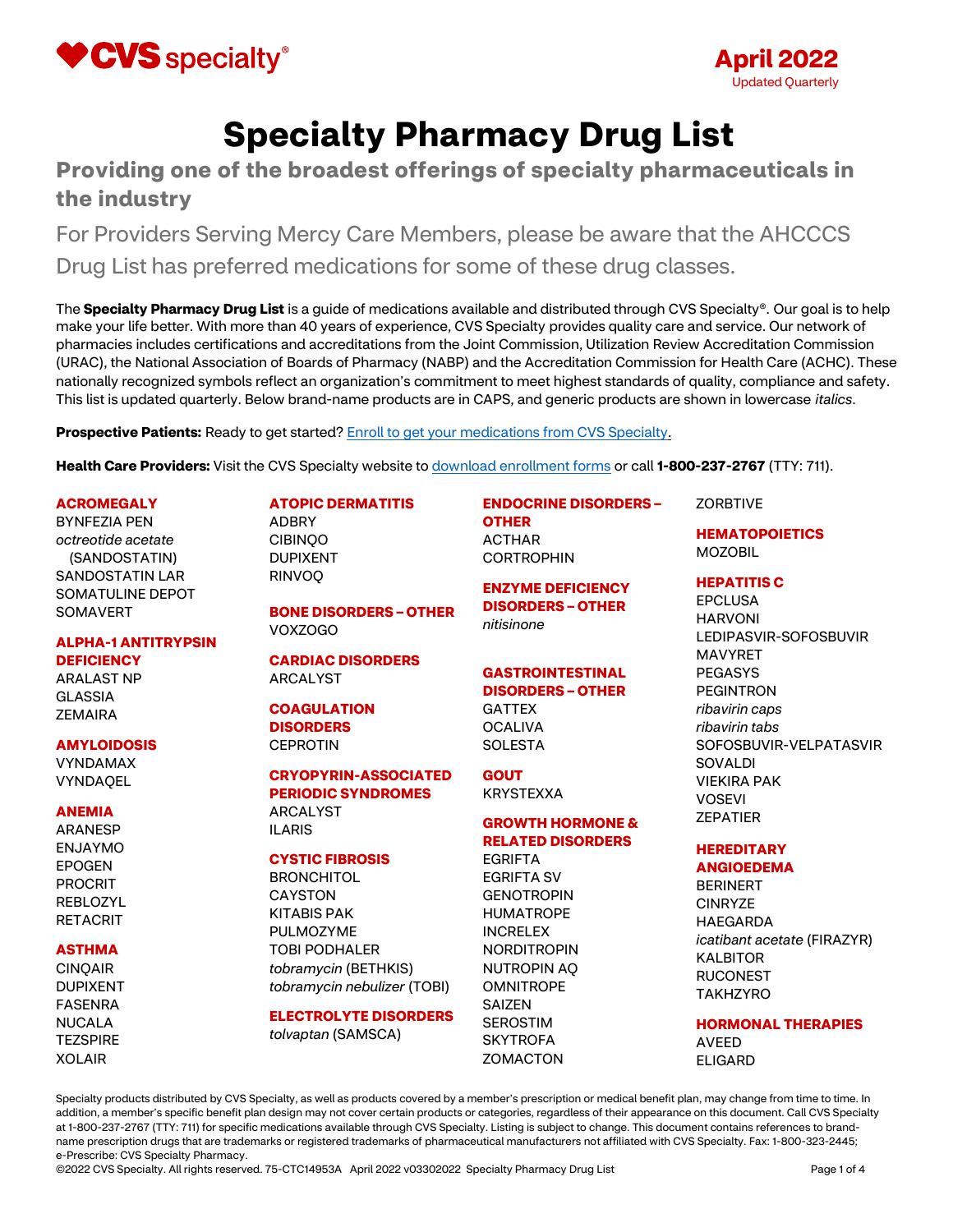

FENSOLVI FIRMAGON leuprolide acetate (LUPRON) LUPRON DEPOT NATPARA SUPPRELIN LA TRELSTAR **ZOLADEX** 

## IMMUNE DEFICIENCIES & RELATED DISORDERS

ASCENIV BIVIGAM CUTAQUIG **CUVITRU** CYTOGAM FLEBOGAMMA DIF GAMASTAN GAMASTAN S/D GAMMAGARD LIQUID GAMMAGARD S/D GAMMAKED GAMMAPLEX GAMUNEX C HEPAGAM B HIZENTRA HYPERHEP B S/D HYPERRHO S/D HYQVIA MICRHOGAM NABI-HB OCTAGAM PANZYGA PRIVIGEN RHOGAM RHOPHYLAC VARIZIG WINRHO SDF XEMBIFY

# INFECTIOUS DISEASE –

**OTHER** ACTIMMUNE ALFERON N

#### INFLAMMATORY BOWEL DISEASE

AVSOLA CIMZIA ENTYVIO **HUMIRA** INFLECTRA INFLIXIMAB REMICADE RENFLEXIS SIMPONI ARIA STELARA IV

**TYSABRI** XELJANZ ZEPOSIA

## IRON OVERLOAD

deferasirox (EXJADE, JADENU) deferiprone deferoxamine (DESFERAL)

#### LYSOSOMAL STORAGE **DISORDERS**

# ALDURAZYME

CERDELGA **CEREZYME CYSTAGON** ELAPRASE **ELELYSO** FABRAZYME KANUMA LUMIZYME miglustat NAGLAZYME NEXVIAZYME VIMIZIM VPRIV

#### MOVEMENT DISORDERS

apomorphine (APOKYN) droxidopa (NORTHERA) DUOPA **KYNMORI** NUPLAZID RADICAVA **SOLIRIS** tetrabenazine (XENAZINE)

### MULTIPLE SCLEROSIS

ACTHAR AUBAGIO **AVONEX** BAFIERTAM BETASERON CORTROPHIN dalfampridine ER (AMPYRA) dimethyl fumarate (TECFIDERA) EXTAVIA GILENYA glatiramer acetate (COPAXONE, glatopa) KESIMPTA LEMTRADA MAVENCLAD MAYZENT mitoxantrone hcl **OCREVUS** 

PLEGRIDY PONVORY REBIF **TYSABRI** VUMERITY ZEPOSIA

# NEUROLOGICAL DISORDERS

ADUHELM

# NEUROMUSCULAR VYVGART

# **NEUTROPENIA**

FULPHILA GRANIX LEUKINE NEULASTA NEUPOGEN NIVESTYM **NYVEPRIA** RELEUKO UDENYCA **ZARXIO ZIEXTENZO** 

## OCULAR DISORDERS

BEOVU EYLEA ILUVIEN **LUCENTIS MACUGEN OZURDEX** RETISERT SUSVIMO TEPEZZA VABYSMO **VISUDYNE** 

# ONCOLOGY – INJECTABLE

ABRAXANE ADCETRIS ARZERRA ASPARLAS AVASTIN azacitidine (VIDAZA) BAVENCIO BELEODAQ BELRAPZO BENDAMUSTINE **HYDROCHLORIDE** BENDEKA **BESPONSA** BLINCYTO BORTEZOMIB CYRAMZA

# Updated Quarterly DARZALEX DARZALEX FASPRO decitabine (DACOGEN) **EMPLICITI** ENHERTU ERBITUX

April 2022

EVOMELA FOLOTYN GAZYVA HALAVEN **HERCEPTIN** HERCEPTIN HYLECTA HERZUMA IMFINZI INTRON A ISTODAX IXEMPRA **JEMPERLI** JEVTANA KADCYLA KANJINTI KEYTRUDA KHAPZORY KYPROLIS levoleucovorin calcium LUMOXITI MARGENZA mitoxantrone hcl MVASI MYLOTARG OGIVRI **ONCASPAR** ONTRUZANT OPDIVO OPDUALAG PADCEV PERJETA PHESGO POLIVY PORTRAZZA POTELIGEO PROLEUKIN RIABNI RITUXAN RITUXAN HYCELA ROMIDEPSIN RUXIENCE RYBREVANT **SARCLISA** SYLVANT **SYNRIBO TECENTRIQ** TEMODAR temsirolimus (TORISEL) TEPADINA **THYROGEN** 

Specialty products distributed by CVS Specialty, as well as products covered by a member's prescription or medical benefit plan, may change from time to time. In addition, a member's specific benefit plan design may not cover certain products or categories, regardless of their appearance on this document. Call CVS Specialty at 1-800-237-2767 (TTY: 711) for specific medications available through CVS Specialty. Listing is subject to change. This document contains references to brandname prescription drugs that are trademarks or registered trademarks of pharmaceutical manufacturers not affiliated with CVS Specialty. Fax: 1-800-323-2445; e-Prescribe: CVS Specialty Pharmacy.

©2022 CVS Specialty. All rights reserved. 75-CTC14953A April 2022 v03302022 Specialty Pharmacy Drug List Page 2 of 4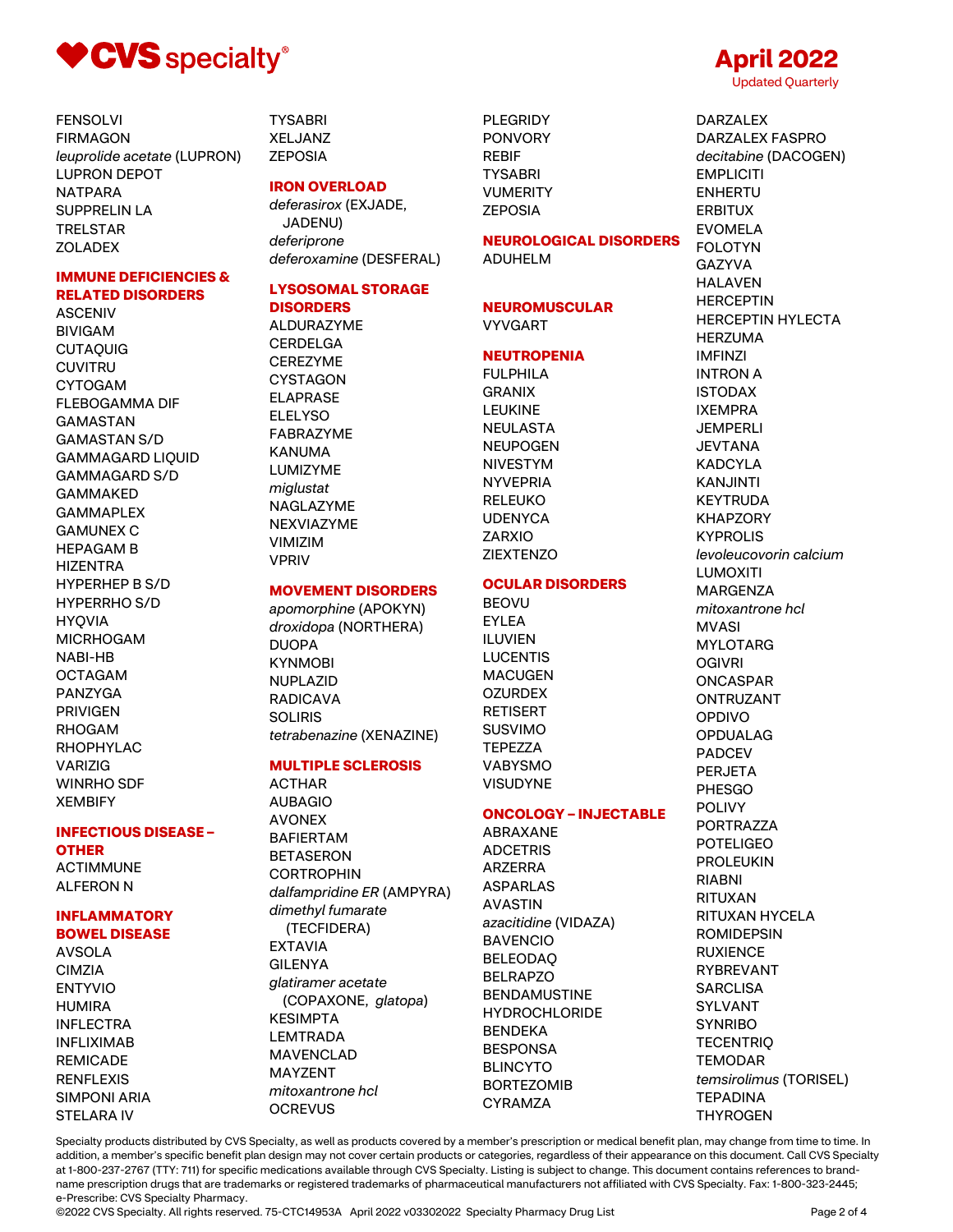

**TIVDAK TRAZIMERA TREANDA TRUXIMA** valrubicin (VALSTAR) **VECTIBIX VELCADE VYXEOS XGEVA YERVOY YONDELIS ZALTRAP ZEPZELCA ZIRABEV** zoledronic acid

# **ONCOLOGY-**

#### **ORAL/TOPICAL**

abiraterone acetate (ZYTIGA) **ALECENSA** bexarotene (TARGRETIN) **BOSULIF BRAFTOVI CABOMETYX** capecitabine (XELODA) **COMETRIO COTELLIC DAURISMO ERIVEDGE ERLEADA** erlotinib hydrochloride everolimus (AFINITOR) **FARYDAK GAVRETO HYCAMTIN IBRANCE IDHIFA** imatinib mesylate (GLEEVEC) **INLYTA INQOVI INREBIC IRESSA JAKAFI KISOALI KISQALI FEMARA** lapatinib ditosylate (TYKERB) lenalidomide (REVLIMID) **LENVIMA LONSURF LORBRENA LUMAKRAS LYNPARZA MEKINIST MEKTOVI NERLYNX NEXAVAR** 

# **NINLARO NUBEOA ODOMZO ONUREG PIORAY POMALYST PURIXAN RETEVMO ROZLYTREK RUBRACA RYDAPT SCEMBLIX SPRYCEL STIVARGA** sunitinib malate (SUTENT) **TABRECTA TAFINLAR TAGRISSO TALZENNA TASIGNA** temozolomide (TEMODAR) **THALOMID VERZENIO VITRAKVI VIZIMPRO VOTRIENT XALKORI XTANDI YONSA ZEJULA ZELBORAF ZOLINZA ZYDELIG** ZYKADIA

# **OSTEOPOROSIS**

**EVENITY FORTEO PROLIA TERIPARATIDE TYMLOS** zoledronic acid (RECLAST)

## **PAROXYSMAL NOCTURNAL**

**HEMOGLOBINURIA SOLIRIS ULTOMIRIS** 

#### **PHENYLKETONURIA**

**PALYNZIO** sapropterin dihydrochloride (KUVAN)

# **PRE-TERM BIRTH**

hydroxyprogesterone capro (MAKENA)

# **PSORIASIS**

**AVSOLA CIMZIA COSENTYX ENBREL HUMIRA ILUMYA INFLECTRA INFLIXIMAB OTEZLA OTREXUP RASUVO REMICADE RENFLEXIS SILIO SKYRIZI STELARA TALTZ TREMFYA XELJANZ** 

#### **PULMONARY ARTERIAL HYPERTENSION**

# **ADEMPAS**

ambrisentan (LETAIRIS) bosentan (TRACLEER) epoprostenol sodium (FLOLAN, VELETRI) **OPSUMIT ORENITRAM** sildenafil citrate (REVATIO) tadalafil (ADCIRCA, alyq) treprostinil sodium (REMODULIN) **TYVASO UPTRAVI VENTAVIS** 

# **PULMONARY DISORDERS -**

**OTHER ESBRIET OFEV** 

#### **RARE DISORDERS - OTHER**

**CRYSVITA DOJOLVI ENSPRYNG UPLIZNA** 

## **RENAL DISEASE**

cinacalcet hydrochloride (SENSIPAR) **PARSABIV** tiopronin

## **RESPIRATORY SYNCYTIAL VIRUS**

# April 2022 **Updated Quarterly**

**SYNAGIS** 

# **RHEUMATOID ARTHRITIS**

**ACTEMRA** AVSOLA **CIMZIA ENBREL HUMIRA INFLECTRA INFLIXIMAB KEZVARA** OLUMIANT **ORENCIA OTREXUP RASUVO REMICADE RENFLEXIS RINVOO RITUXAN RUXIENCE SIMPONI SIMPONI ARIA TRUXIMA XELJANZ** 

#### **SEIZURE DISORDERS**

**ACTHAR EPIDIOLEX** vigabatrin pwd (SABRIL PWD) vigabatrin tabs (SABRIL TABS)

# **SICKLE CELL DISEASE**

**ADAKVEO OXBRYTA** 

## **SLEEP DISORDERS WAKIX**

**SYSTEMIC LUPUS ERYTHEMATOSUS BENLYSTA MARGENZA** 

#### **THROMBOCYTOPENIA**

**DOPTELET MULPLETA NPLATE PROMACTA** 

# **UREA CYCLE DISORDERS**

**RAVICTI** sodium phenylbutyrate (BUPHENYL)

# **WILSON'S DISEASE**

penicillamine (CUPRIMINE, **DEPEN TITRA)** 

Specialty products distributed by CVS Specialty, as well as products covered by a member's prescription or medical benefit plan, may change from time to time. In addition, a member's specific benefit plan design may not cover certain products or categories, regardless of their appearance on this document. Call CVS Specialty at 1-800-237-2767 (TTY: 711) for specific medications available through CVS Specialty. Listing is subject to change. This document contains references to brandname prescription drugs that are trademarks or registered trademarks of pharmaceutical manufacturers not affiliated with CVS Specialty. Fax: 1-800-323-2445; e-Prescribe: CVS Specialty Pharmacy.

@2022 CVS Specialty. All rights reserved. 75-CTC14953A April 2022 v03302022 Specialty Pharmacy Drug List